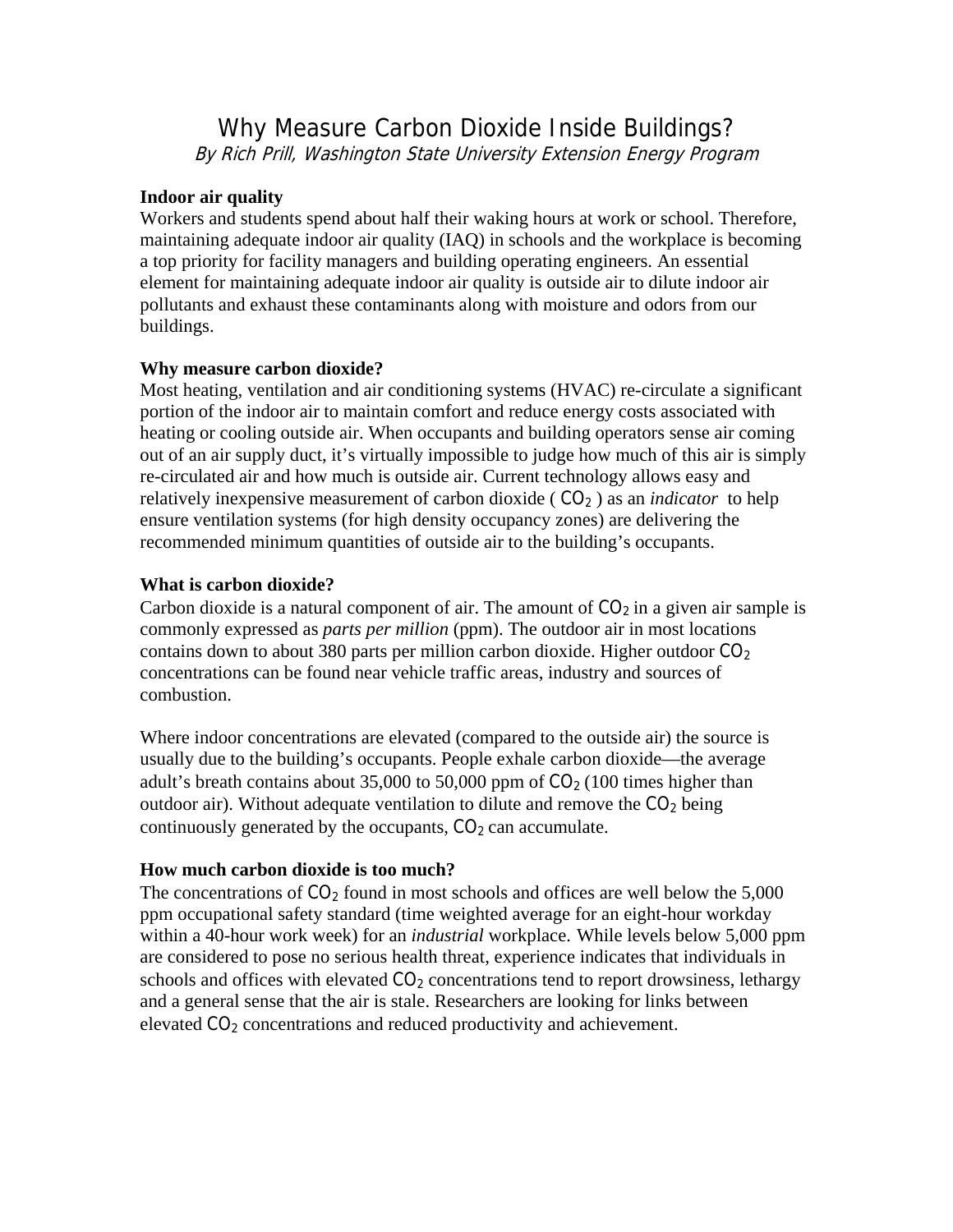# **What are the guidelines and standards for ventilation?**

Ventilation rates for schools and office spaces are defined by various codes and standards. The most widely accepted standard is the American Society of Heating, Refrigeration, and Air Conditioning Engineers (ASHRAE) Standard 62. Some state and local codes have adopted the ASHRAE Standard 62 ventilation requirements.

According to ASHRAE Standard 62, classrooms should be provided with 15 *cubic feet per minute* (cfm) outside air per person, and offices with 20 cfm outside air per person. Ventilation rates for other indoor spaces are also specified. Standard 62 is currently being revised, so these rates may change.

Using  $CO<sub>2</sub>$  as an indicator of ventilation, ASHRAE has recommended indoor  $CO<sub>2</sub>$ concentrations be maintained at—or below—1,000 ppm in schools and 800 ppm in offices (see chart below). Clearly the outdoor  $CO<sub>2</sub>$  concentration directly impacts the indoor concentration. Therefore, it is critical to measure outdoor  $CO<sub>2</sub>$  levels when assessing indoor concentrations. ASHRAE recommends indoor  $CO<sub>2</sub>$  levels not exceed the outdoor concentration by more than about 600 ppm.

The relationship between  $CO<sub>2</sub>$  levels and outside air ventilation rate can be illustrated with the following table when outdoor  $CO<sub>2</sub>$  is about 350 ppm:

| <b>Carbon Dioxide</b>    | <b>Outside Air</b> | $CO2$ Differential |
|--------------------------|--------------------|--------------------|
|                          | (cfm per person)   | (inside/outside)   |
| 800 ppm suggests about   | 20 cfm (or less)   | $500$ ppm          |
| 1,000 ppm suggests about | 15 cfm (or less)   | $650$ ppm          |
| 1,400 ppm suggests about | 10 cfm (or less)   | $1,050$ ppm        |
| 2,400 ppm suggests about | 5 cfm (or less)    | $2,050$ ppm        |
|                          |                    |                    |

**Ventilation and Resultant CO2 Concentrations** 

*Note: The CO<sub>2</sub> values in this table are approximate, and based on a constant number of sedentary adult occupants, a constant ventilation rate, an outdoor air CO<sub>2</sub> concentration of about 380 ppm, and good mixing of the indoor air.* 

# **Is it that simple?**

Unfortunately, the interpretation of the  $CO<sub>2</sub>$  data is often a more significant source of error than instrument accuracy. Meaningful assumptions about ventilation rate based on  $CO<sub>2</sub>$  values require the building or zone to be occupied long enough to allow the  $CO<sub>2</sub>$ levels to reach a balance with the ventilation rate. This balance is known variously as *equilibrium*, *unity* or *steady-state*. In an occupied building with a very low ventilation rate the  $CO<sub>2</sub>$  levels will likely continue to increase throughout the day, never reaching a steady-state concentration. On the other hand, buildings with an aggressive ventilation rate and good mixing of the outside air may prevent  $CO<sub>2</sub>$  from accumulating much beyond outdoor levels—resulting in low  $CO<sub>2</sub>$  concentrations throughout the day.

Washington State University Extension Energy Program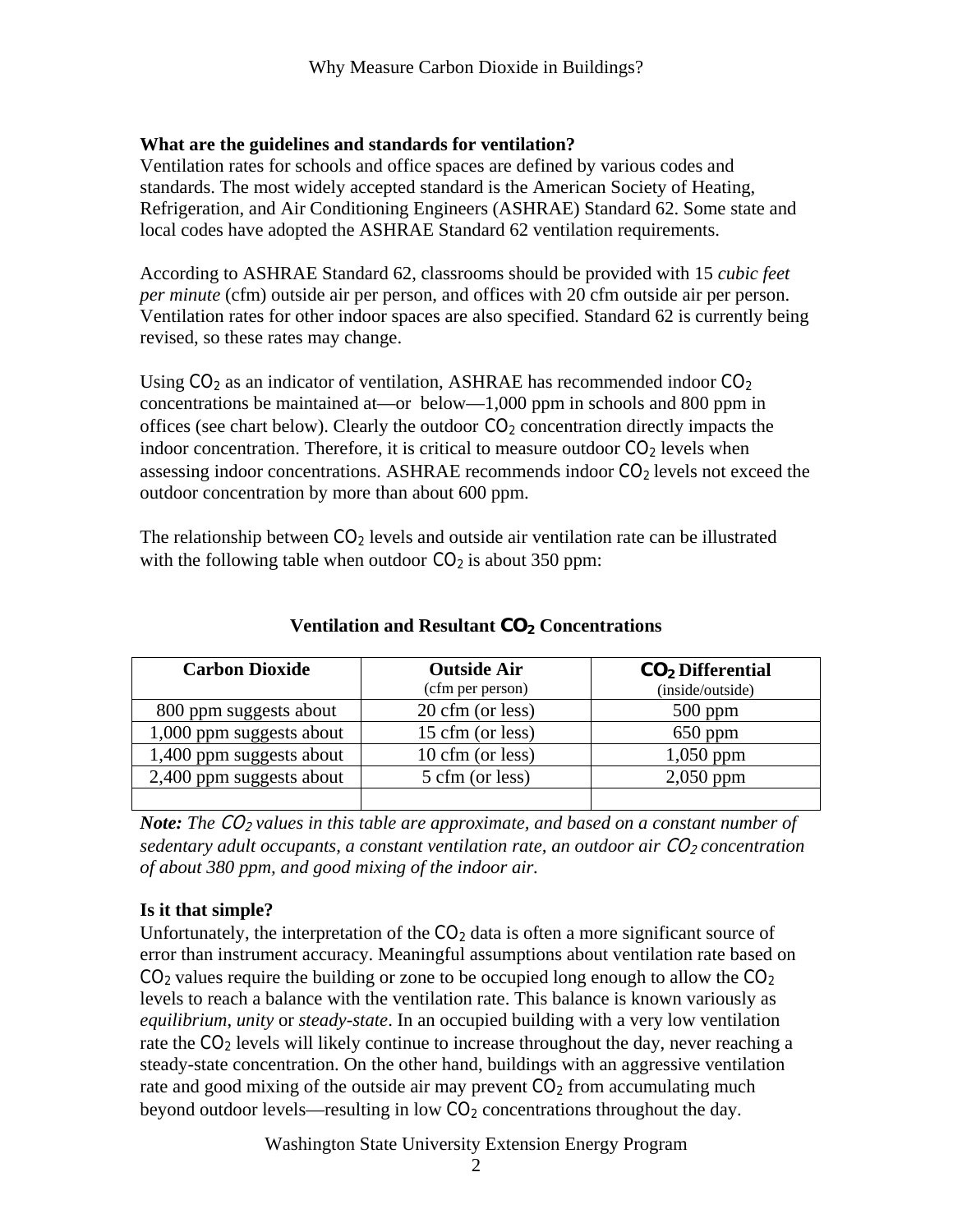Unless this steady-state or equilibrium has been reached, the building ventilation rate can be overestimated. For example, consider a  $CO<sub>2</sub>$  measurement taken in a school classroom during first period. It is unlikely that the  $CO<sub>2</sub>$  concentration will have accumulated to the point where equilibrium has been reached. Therefore, assumptions of outside air ventilation rates based on this  $CO<sub>2</sub>$  measurement will lead to an overestimation of the ventilation rate. Thus low  $CO<sub>2</sub>$  readings don't necessarily mean adequate ventilation.

On the other hand, consider a  $CO<sub>2</sub>$  measurement taken in the same classroom during the last period of the day. Assuming the ventilation rate and occupancy of the classroom have remained fairly consistent throughout the day, it is reasonable to assume that a  $CO<sub>2</sub>$ concentration below about 1,000 ppm indicates 15 cfm per person, assuming also that the outside air  $CO<sub>2</sub>$  is in the 350 ppm range (650 ppm differential inside minus outside).

Sources of error include ventilation systems that modulate the amount of outside air allowed into the building over the course of a day, occupancy rates that fluctuate significantly and measurement errors (instrument or calibration problems, measurement location, and/or poor mixing of the air within the space).

## **Using CO2 to calculate percent outside air**

Direct measurement of the amount of outside air entering large air handling units can be both difficult and unreliable. Measuring the concentration of carbon dioxide in the outside air, return air and mixed air streams is often much easier than other methods. The values obtained are used in the following formula to determine the percentage of outside air for a particular air-handling unit

 $C_r - C_s$ The formula: % Outside Air  $(OSA)$  = ----------------------------- X 100  $C_r$  -  $C_o$ 

Where:

 $C<sub>o</sub>$  is the carbon dioxide concentration (ppm) in the outside air  $C_r$  is the carbon dioxide concentration (ppm) in the return air  $C_s$  is the carbon dioxide concentration (ppm) in the supply air (or mixed air)

The total supply air volume is required in order to calculate the approximate cfm of outside air supplied to the building using the percentage:

Outside Air (cfm) = % Outside Air X Total Supply Air (cfm)

# **Today's technology and IAQ**

Today, the measurement of carbon dioxide is an important tool to help ensure adequate outside air ventilation while simultaneously saving energy by reducing the number of over-ventilated buildings. Technological breakthroughs have made it possible to use relatively inexpensive  $CO_2$  sensors to continuously monitor the  $CO_2$  in buildings. These

Washington State University Extension Energy Program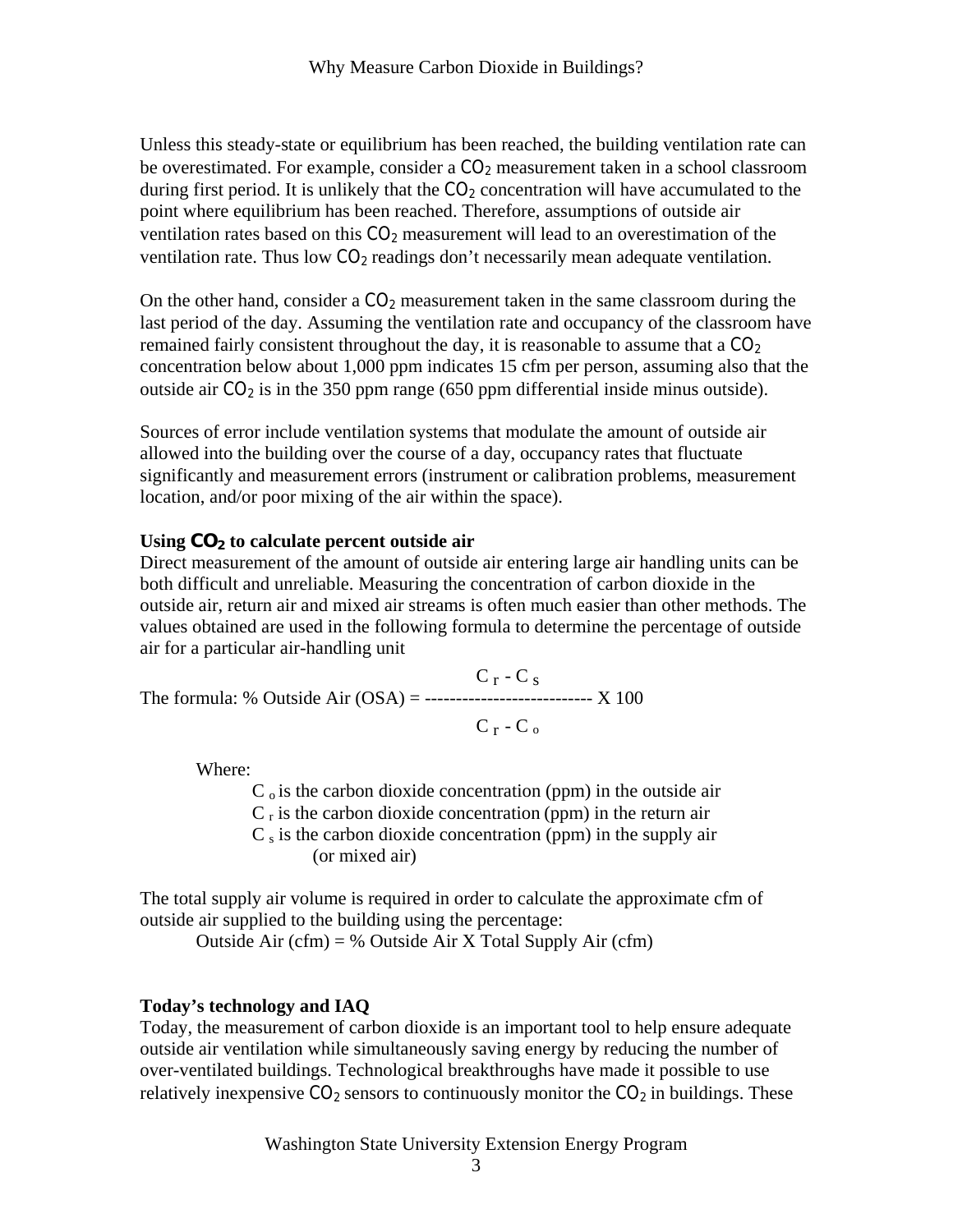$CO<sub>2</sub>$  values can be used by the heating, ventilation and air-conditioning (HVAC) control system to automatically modulate the volume of outside air to maintain indoor  $CO<sub>2</sub>$  at or below a preset target concentration. This strategy is known as *demand controlled ventilation* (DCV). DCV systems are especially useful for those spaces or zones that experience variable occupancy rates: The ventilation rate responds proportionally to changes in the occupancy density.

## **What do these instruments cost…and how accurate are they?**

The accuracy of most of the  $CO<sub>2</sub>$  measurement instruments available today is more than adequate for use as an indicator of ventilation in offices and schools. The accuracy of these devices requires occasional checks. Some of these instruments measure only  $CO<sub>2</sub>$ while others will simultaneously measure temperature, relative humidity and other gases such as carbon monoxide. Instruments that either record internally or have output capability to an external data logger are valuable for trending and troubleshooting. The cost of these instruments ranges from about \$500 to more than \$5,000 depending on features. Installed costs of complete DCV systems have a much broader price range.

# **What about all those other indoor pollutants?**

Clearly, elevated indoor  $CO<sub>2</sub>$  levels suggest inadequate outside ventilation air—and it follows that inadequate ventilation permits other potentially harmful air pollutants to build up and create health, productivity and comfort problems.

It is essential to keep in mind that many indoor air pollutants are generated independent of occupancy (carpet off-gassing, stored materials, air entry from contaminated utility tunnels, etc.). Where pollutant sources are independent of occupancy,  $CO<sub>2</sub>$  may not be a good yardstick to evaluate the quality of the indoor air.

Unusually strong sources of indoor air pollutants can easily overwhelm the ventilation rates suggested by the ASHRAE Standard 62. A general rule of thumb is that a pollutant concentration is reduced by about 50 percent for each doubling of the ventilation rate (for those sources that have a fairly constant generation rate).

Not only does more and more ventilation result in less and less dilution, but high ventilation rates can have huge impacts on energy costs and comfort. Therefore many indoor air pollutant sources are best controlled with methods other than basic dilution with outside air. Not surprisingly the energy efficient approach is also the wise approach: *Ventilation only reduces exposure, while removing the source can completely eliminate exposure.*

Therefore, methods of source control include keeping pollutant sources out of the building through wise choice of furnishings and finish materials, using exhaust fans to capture and remove pollutants, and controlling pressures between zones to keep pollutants from migrating to populated or sensitive areas. Good practice suggests that we exclude, remove and otherwise minimize pollutants suspected to have the potential to cause health problems or affect performance and comfort.